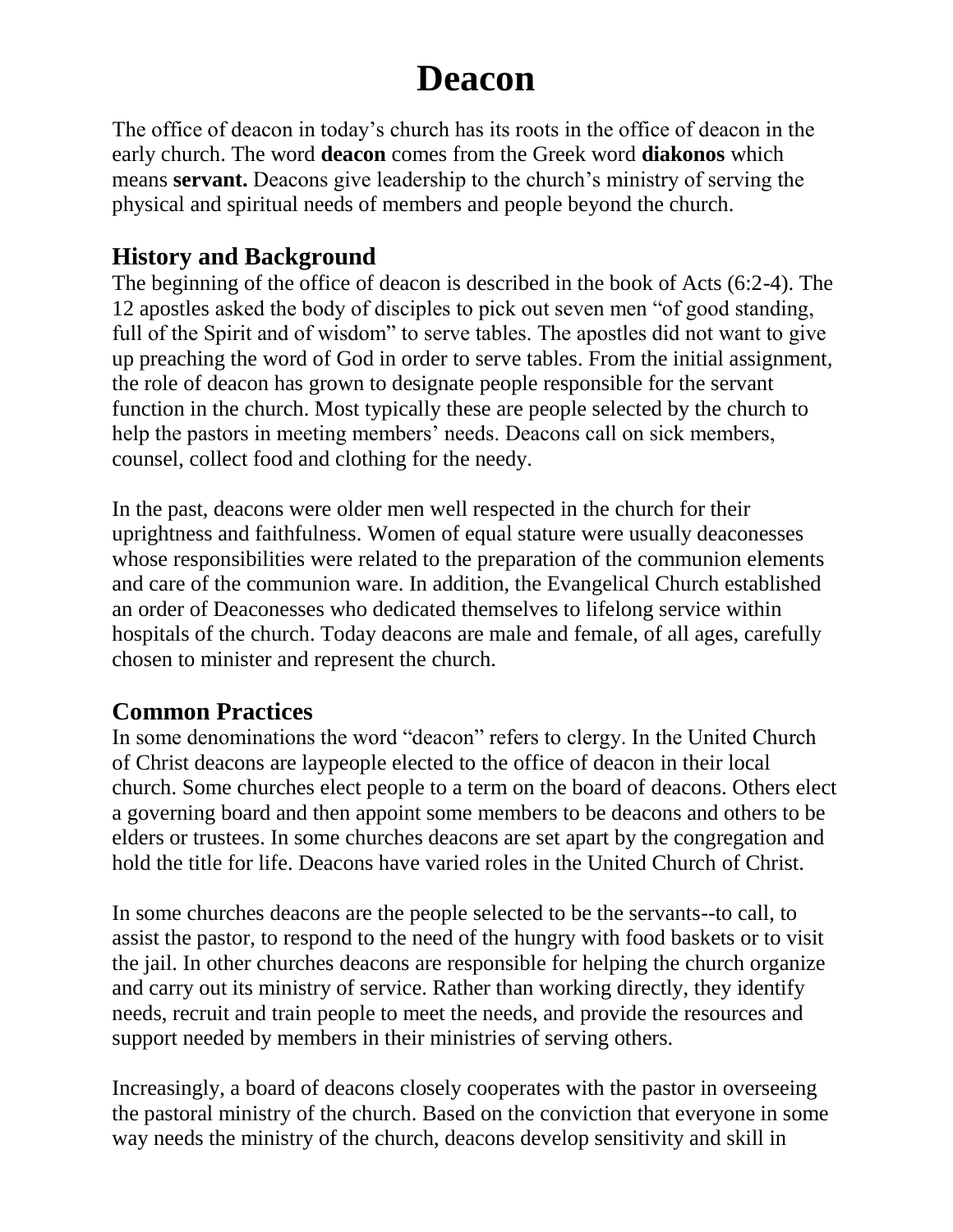identifying needs and making decisions about allocating time, energy and the congregation's human resources to meet the needs.

Deacons help the church be aware of two avenues of service: seeking out and meeting the needs of church members and seeking out and meeting the needs of the community, and others who may not be related to the church.

Deacons are interested not only in one-to-one ministries of service but also in the organizational and structural ways in which needs are met. Pastoral counseling for a couple going through divorce is one approach to meeting need. Organizing a group of divorcing or recently divorced people within the church is another. Deacons seek to equip and encourage members in their individual ministries of caring. They also seek to equip the congregation to meet needs through its groups and programs.

There is great variety within local churches of the United Church of Christ in the role and function of deacon. In some churches, functions are divided between deacons and elders. Deacons may deal with outreach programs and stewardship, have primary responsibility for the relationship between the pastor and church members or focus on the spiritual life of the church. In some churches a board of deacons may divide responsibilities with a board of Trustees.

#### **Responsibilities**

These responsibilities are often carried out by deacons. Your church needs to be clear about which are yours:

- Determining your tasks.
- Establishing clear and workable directions, goals and plans of action.
- Helping the congregation understand and value the work of the deacons.
- Developing a budget for the deacons.
- Planning and overseeing the church's ministry of service and caring for its members and the community.
- Leading the annual stewardship, education and promotion program.
- Working at the resolution of conflicts that arise within the church.
- Assisting in planning worship services and arranging lay leadership for the services.
- Attending church services regularly.
- Preparing for, serving and cleaning up after communion.
- Helping make arrangements for and participating in services of baptism.
- Ushering.
- Visiting sick persons, persons who cannot get to church, prospective members and those in crisis.
- Devising a plan for visitation and care for all members and newcomers.
- Helping make confirmation meaningful and memorable.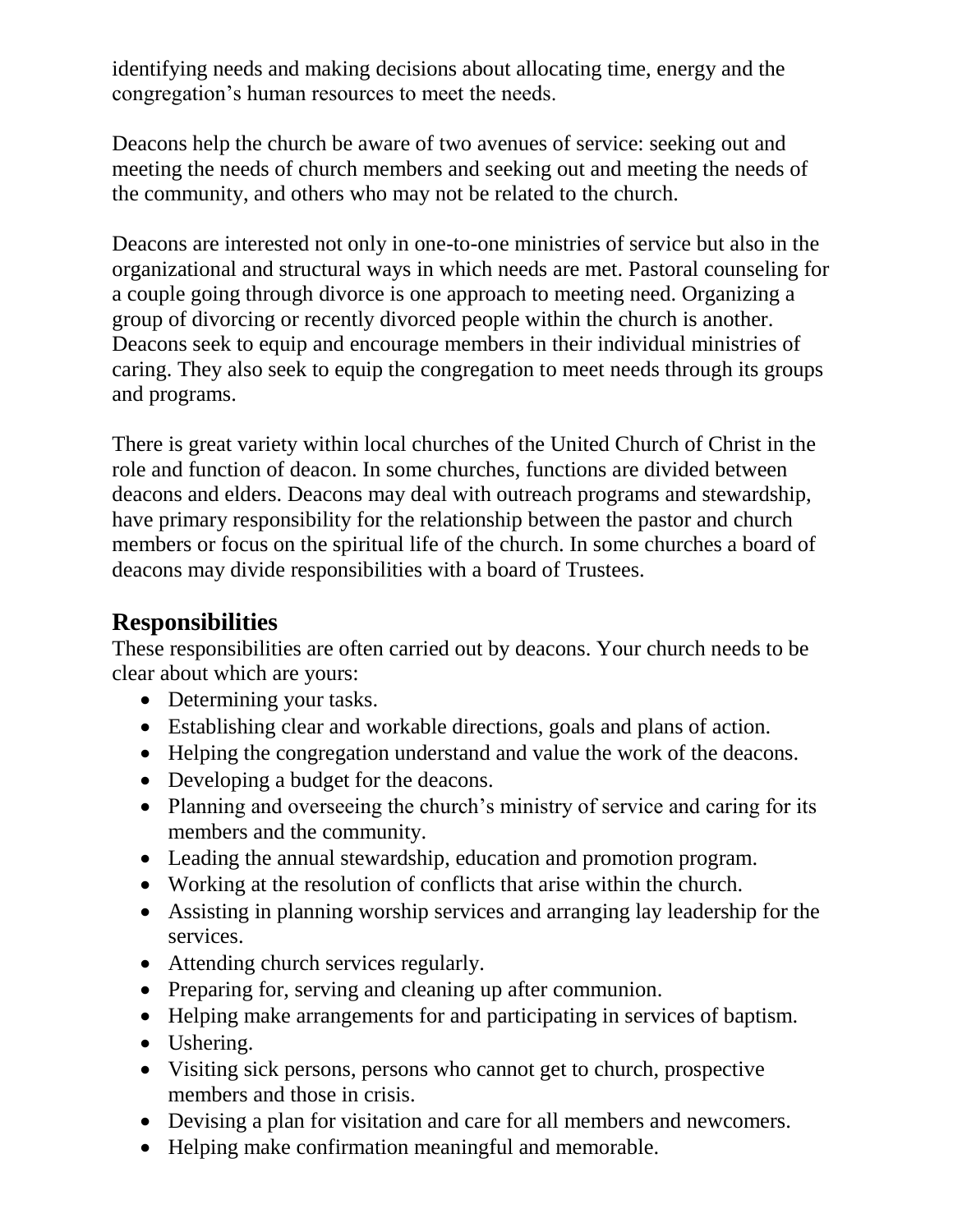- Providing services of a pastoral relations committee.
- Providing training in mission.
- Planning a program of evangelism.
- Providing training for new members in the meaning and significance of the church and church membership.
- Providing understanding of the church's essential nature and purpose to the governing board and congregation.
- Counseling with the pastor about the spiritual life of the congregation and of particular members.
- Participating in governing the church and planning for its future. This may mean being the governing board.
- Providing funds and physical assistance for those in need, either directly or in liaison with service agencies.
- Attending meetings of the board of deacons (whatever its name) and representing that board on other committees.

## **Skills and Attributes Needed**

- Willingness to be a servant of God, of God's people and of the church.
- Commitment to the church's ministry of meeting people's needs.
- Ability to cooperate with a number of people.
- Ability to listen.
- Christian character and good works that gain the respect of church members.
- Tact, friendliness and interest in and concern for all people.
- Willingness to learn and grow.
- Ability to relate well with church staff and understand the nature of their work.
- An understanding of confidentiality and appropriate boundaries.
- For counseling and visitation, specialized training and understanding the purpose and limits of the role.
- Understanding the nature of the church and its sacraments.

# **Ways to Increase Skills, Knowledge and Effectiveness**

- Study the constitution and bylaws of the church and its mission statement so that you fully understand them.
- Talk with people who have been deacons.
- Ask for a position description outlining responsibilities, expectations and accountability.
- Work with other officers of the church to develop a continuing education program specifically for church officers.
- Practice acting out visits with other deacons so that you'll feel comfortable regardless of the circumstances you encounter while visiting.
- Study about baptism, communion and confirmation.